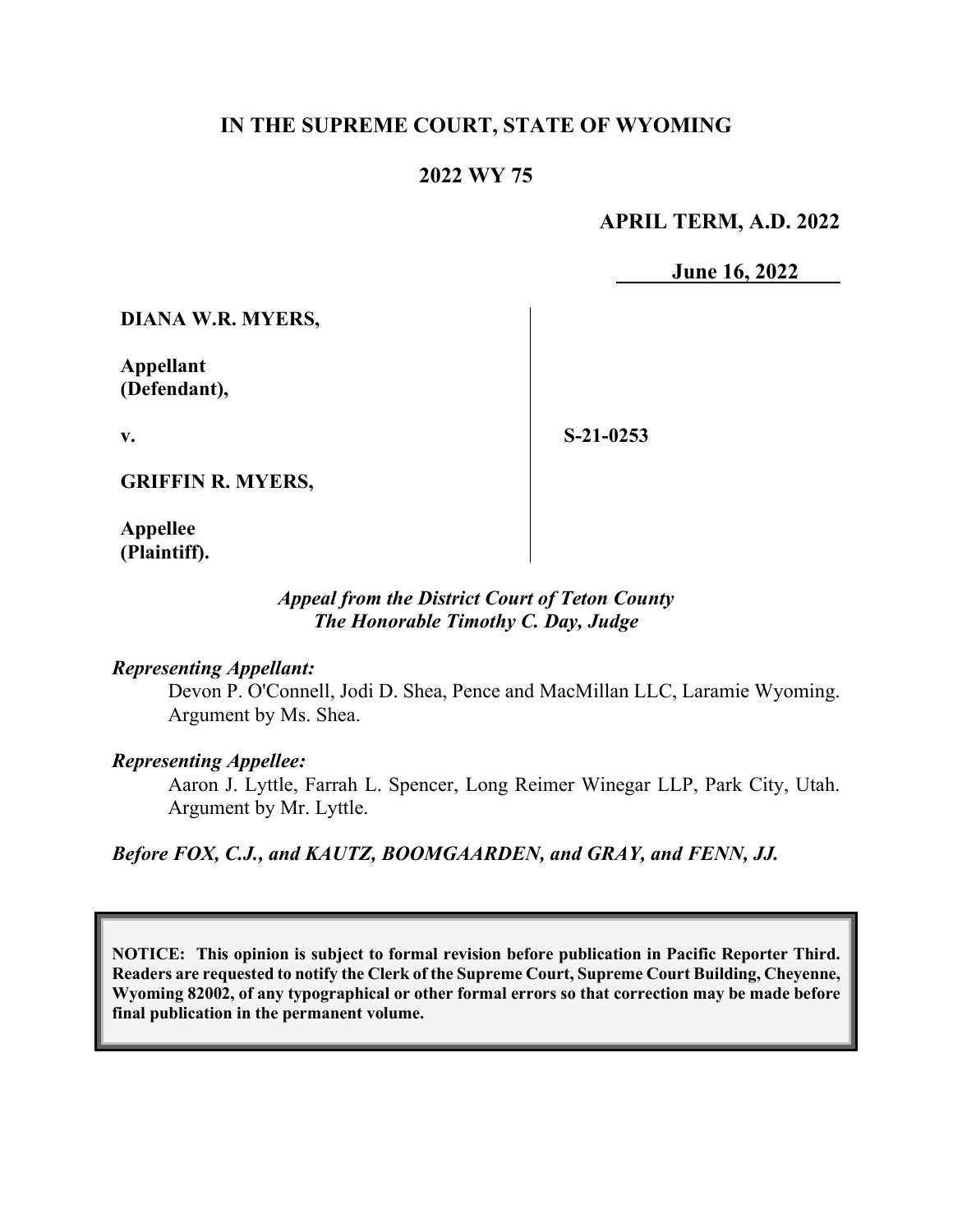#### **BOOMGAARDEN, Justice.**

[¶1] Diana W.R. Myers and Griffin Myers divorced in March 2019. In June 2021, Diana filed a W.R.C.P. 60(b)(6) motion seeking relief from their marital settlement agreement and divorce decree on the grounds that an asset divided pursuant to their divorce turned out to be worth significantly more than she believed during mediation. On consideration of the parties' filings alone, and without ordering discovery or holding a hearing, the district court denied her motion. Diana now challenges that ruling, contending she was entitled to initial disclosures under W.R.C.P. 26(a)(1.1) and additional discovery to develop her claim. Because Diana had no right to discovery on her Rule 60(b)(6) motion, and we conclude the court did not abuse its discretion when it denied her motion, we affirm.

## *ISSUES*

[¶2] We restate the issues:

I. Did Diana have a right to discovery on her Rule 60(b) motion?

II. Did the district court abuse its discretion when it concluded Diana's Rule 60(b)(6) motion asserted improper grounds, was untimely, and failed to demonstrate extraordinary circumstances?

## *FACTS*

[¶3] Griffin and Diana married in June 2008 in Tennessee. During the marriage, the couple had homes and resided in Chicago, Illinois, and Jackson, Wyoming. They had no children. In 2012, Griffin and other partners founded Oak Street Health, LLC, a company that provided healthcare for adults on Medicare in medically underserved areas.

[¶4] Griffin filed for divorce in February 2019. Without obtaining counsel, the parties engaged in mediation and entered into a marital settlement agreement dividing their approximately \$5.1 million marital estate. The February 2019 settlement agreement addressed Oak Street Health as follows:

> [Griffin] owns certain equity interests in Oak Street Health. The total value of the equity is unknown at the time of this Agreement and the parties acknowledge in 2015 that they signed a post-nuptial agreement characterizing these stock interests as Griffin's separate property.<sup>[[1](#page-1-0)</sup>] Notwithstanding

<span id="page-1-0"></span> $<sup>1</sup>$  The postnuptial agreement provided:</sup>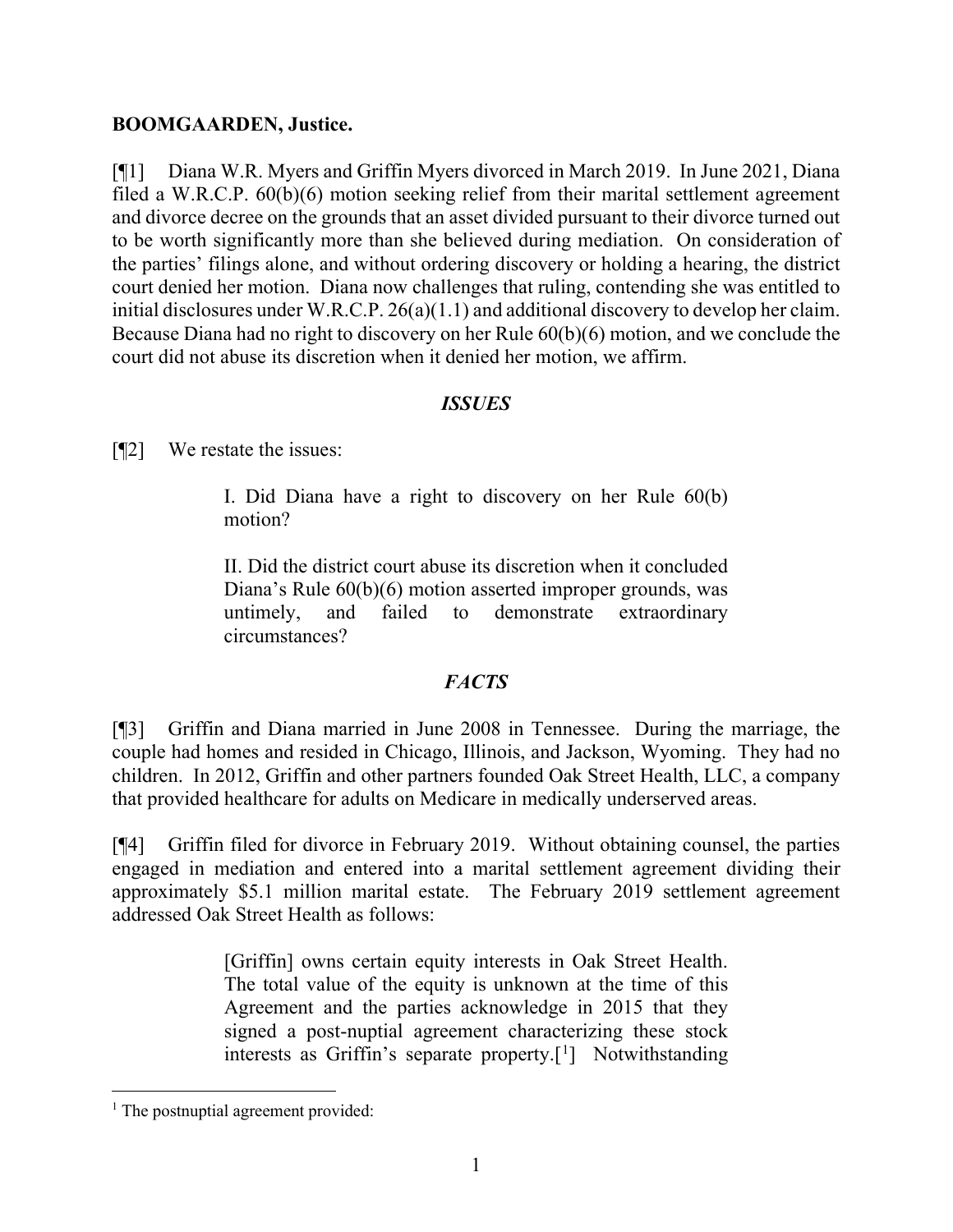that post-nuptial agreement, the parties agree that in the event of a full or partial sale, redemption or initial public offering (IPO) (hereafter a liquidity event) of Oak Street Health at any point during the five years following the legal dissolution of marriage, Diana shall receive 10% of the proceeds of the liquidity event in cash. Diana's cumulative receipts under this paragraph shall be capped at \$1,500,000.

Their divorce decree, dated March 9, 2019, incorporated the settlement agreement by reference.

[¶5] In August 2020, Diana learned that Oak Street Health had filed for its IPO in September 2019 and that Griffin owned 6,494,940 vested and unvested shares which, at a then share price of \$39.00, totaled about \$250 million. In June 2021, Diana filed a Rule 60(b)(6) motion seeking to "reopen the case for a just and equitable division of the value of Oak Street Health". She claimed that at the time she filed her motion, Griffin's interests were worth about \$400 million.

[¶6] Diana argued that the distribution of property was not equitable and that extraordinary circumstances warranted reopening the divorce decree and redistributing the property. She claimed she had asked Griffin about the value of Oak Street Health during mediation, and that he told her they "would be lucky if the interests were worth \$10 million or \$20 million." She further maintained that "[s]ince 2015," Griffin had "continually represented to [her] that the value of the interests in Oak Street Health was unknown or nominal." Diana claimed she relied on these representations when she agreed to the Oak Street Health division set forth in the settlement agreement. She argued that Griffin came into possession of his shares during the marriage, the value of Oak Street Health was built with her support, and that to deny her the fruits of the IPO event would "offend[] all notions of justice and equity."

[¶7] Griffin responded, arguing Diana's motion was not a proper Rule 60(b)(6) motion because it asserted 60(b)(1) grounds, and that, regardless, it was untimely under either

Diana agrees that in the event an [a]ction for the [1]egal [t]ermination of the [m]arriage is commenced, under no circumstances shall she seek, nor shall she be awarded, in whole or in part, any of Griffin's right, title and interest in kind or otherwise, whatsoever in [Oak Street Health], its assets and/or affiliates and/or subsidiaries, including, but not limited to, any proceeds from the sale or liquidation of said entities or stock sale or transfer of interest therefrom.

The parties clearly reached a new and different agreement when they included Oak Street Health in their marital settlement agreement in 2019. The settlement agreement was incorporated into the divorce decree and is the focus of this appeal.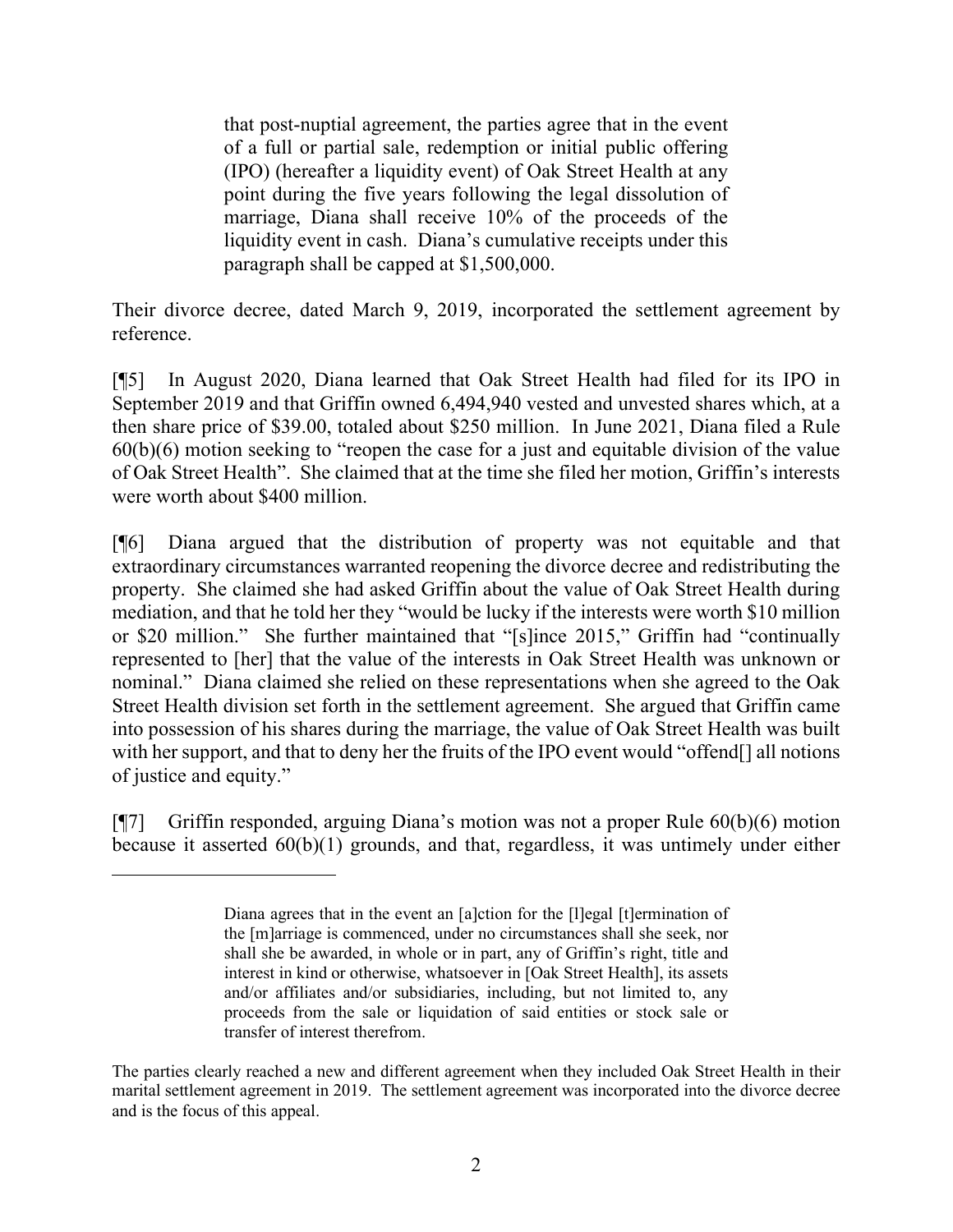subsection. Griffin also contended Diana failed to satisfy her burden of proving extraordinary circumstances as required under 60(b)(6) because she had made a "free, calculated, and deliberate choice" to sign the settlement agreement and the settlement agreement was not unconscionable. Furthermore, Griffin maintained that he "truthfully and accurately communicated his understanding of the [] value of his assets, including his interest in Oak Street Health" during the proceedings, and that "[t]he value of Oak Street Health appreciated significantly following entry of the [d]ivorce [d]ecree, particularly during the global COVID-19 pandemic, which drove a significant increase in demand for the type of healthcare services provided by Oak Street Health."

[¶8] Diana filed a reply, maintaining her motion was properly brought under Rule  $60(b)(6)$ , it was not untimely, and she was entitled to a reopening of the decree to redistribute the marital property. At no time during the pendency of these filings did Diana reference or request discovery. After reviewing the motion, response, and reply, the district court entered an order denying Diana's motion. The court reasoned that Diana failed to demonstrate extraordinary circumstances that warranted reopening the decree, the motion likely should have been brought under another 60(b) subsection, and it was untimely.

[¶9] Diana appealed the court's denial of her motion.

## *DISCUSSION*

 $[910]$  Rule 60(b) allows courts to "reliev[e] a party from the oppression of a final judgment" that was "unfairly or mistakenly entered." *Painovich v. Painovich*, 2009 WY 116, ¶ 8, 216 P.3d 501, 504 (Wyo. 2009) (quoting *Erhart v. Flint Eng'g & Constr.*, 939 P.2d 718, 722 (Wyo.1997)); *Campbell v. Hein*, 2013 WY 131, ¶ 11, 311 P.3d 165, 168 (Wyo. 2013). The rule provides:

> On motion and just terms, the court may relieve a party or its legal representative from a final judgment, order, or proceeding for the following reasons:

(1) mistake, inadvertence, surprise, or excusable neglect;

(2) newly discovered evidence that, with reasonable diligence, could not have been discovered in time to move for a new trial under Rule 59(b);

(3) fraud (whether previously called intrinsic or extrinsic), misrepresentation, or misconduct by an opposing party;

(4) the judgment is void;

(5) the judgment has been satisfied, released, or discharged; it is based on an earlier judgment that has been reversed or vacated; or applying it prospectively is no longer equitable; or (6) any other reason that justifies relief.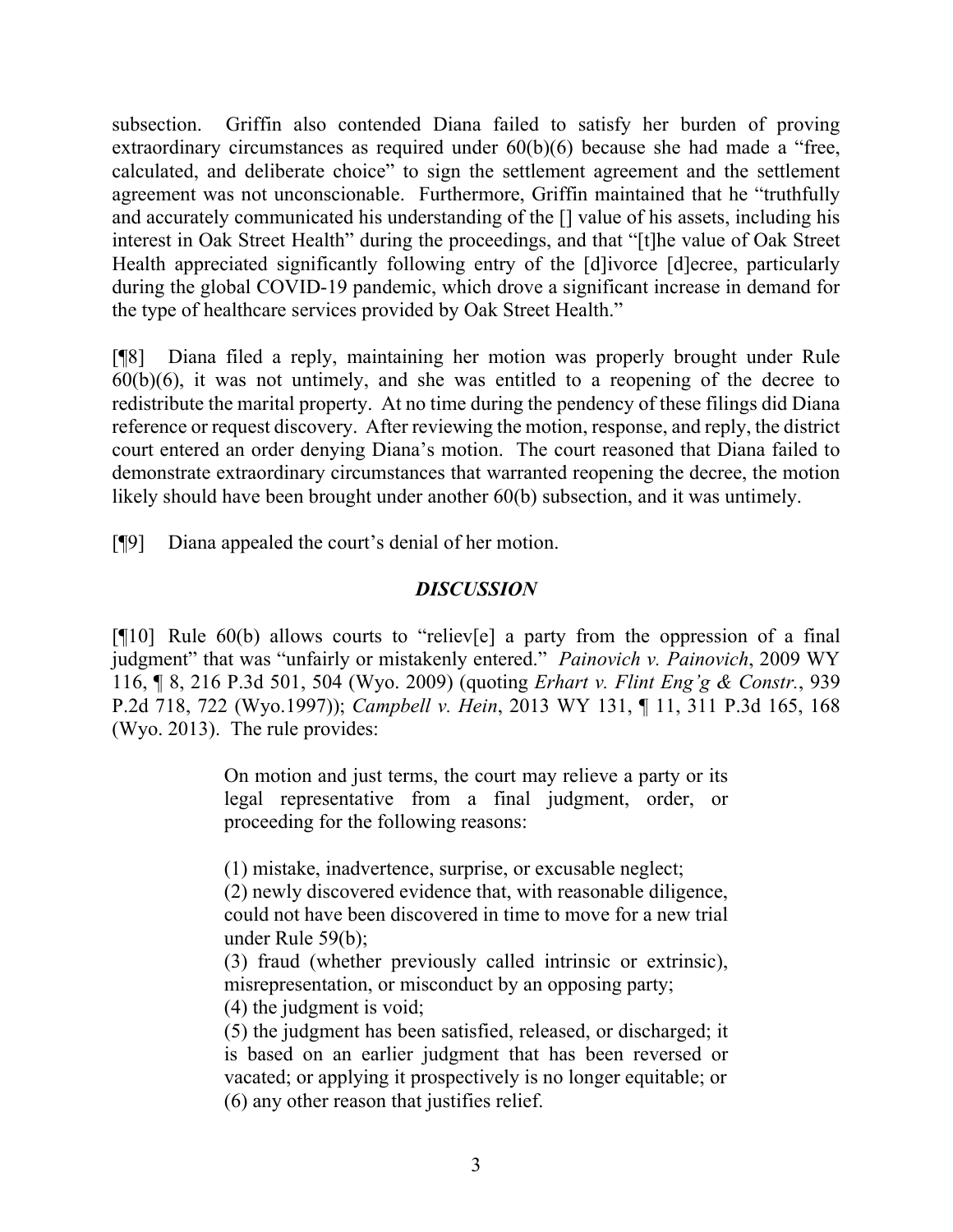[ $[11]$  We review a district court's ruling on a Rule  $60(b)(6)$  motion for abuse of discretion. *Webb v. State ex rel. Dep't of Family Servs., Child Support Enforcement Div.*, 2020 WY 111, ¶ 8, 471 P.3d 289, 292 (Wyo. 2020) (citation omitted). "A court abuses its discretion when it acts in a manner which exceeds the bounds of reason under the circumstances." *Id.* (quoting *McBride-Kramer v. Kramer*, 2019 WY 10, ¶ 11, 433 P.3d 529, 532 (Wyo. 2019)). "[T]he ultimate issue is whether the court could reasonably conclude as it did." *Id.* (quoting *McBride-Kramer*, ¶ 11, 433 P.3d at 532).

[ $[12]$ ] Before we review the merits of the court's Rule  $60(b)(6)$  ruling, however, we address the post-judgment discovery issue Diana raises for the first time on appeal.

#### *I. Diana had no right to discovery on her Rule 60(b) motion.*

[¶13] Diana argues she was entitled to discovery on her Rule 60(b)(6) motion. Specifically, she contends that Rule  $26(a)(1.1)^2$  $26(a)(1.1)^2$  applies in Rule 60(b) proceedings and

(A) A schedule of financial assets, owned by the party individually or jointly, which shall include savings or checking accounts, stocks, bonds, cash or cash equivalents, and shall include:

- (i) the name and address of the depository;
- (ii) the date such account was established;
- (iii) the type of account;
- (iv) the account number;
- (v) the current value of the account; and

(vi) whether acknowledged to be a marital asset or asserted to be a nonmarital asset and, if asserted to be a non-marital asset, an explanation of the legal and factual basis for such assertion;

(B) A schedule of non-financial assets, owned by the party individually or jointly, which schedule shall include:

(i) the purchase price and the date of acquisition;

(ii) the present market value;

(iii) any indebtedness relating to such asset;

(iv) the state of record ownership;

(v) the current location of the asset;

(vi) whether purchased from marital assets or obtained by gift or inheritance; and

(vii) whether acknowledged to be a marital asset or asserted to be a nonmarital asset and, if asserted to be a non-marital asset, an explanation of the legal and factual basis for such assertion[.]

<span id="page-4-0"></span><sup>&</sup>lt;sup>2</sup> Diana cites to Rule  $26(a)(1.1)(A)$  and (B), which provide:

In divorce actions the following initial disclosures are required in predecree proceedings, and in post-decree proceedings to the extent that they pertain to a particular claim or defense: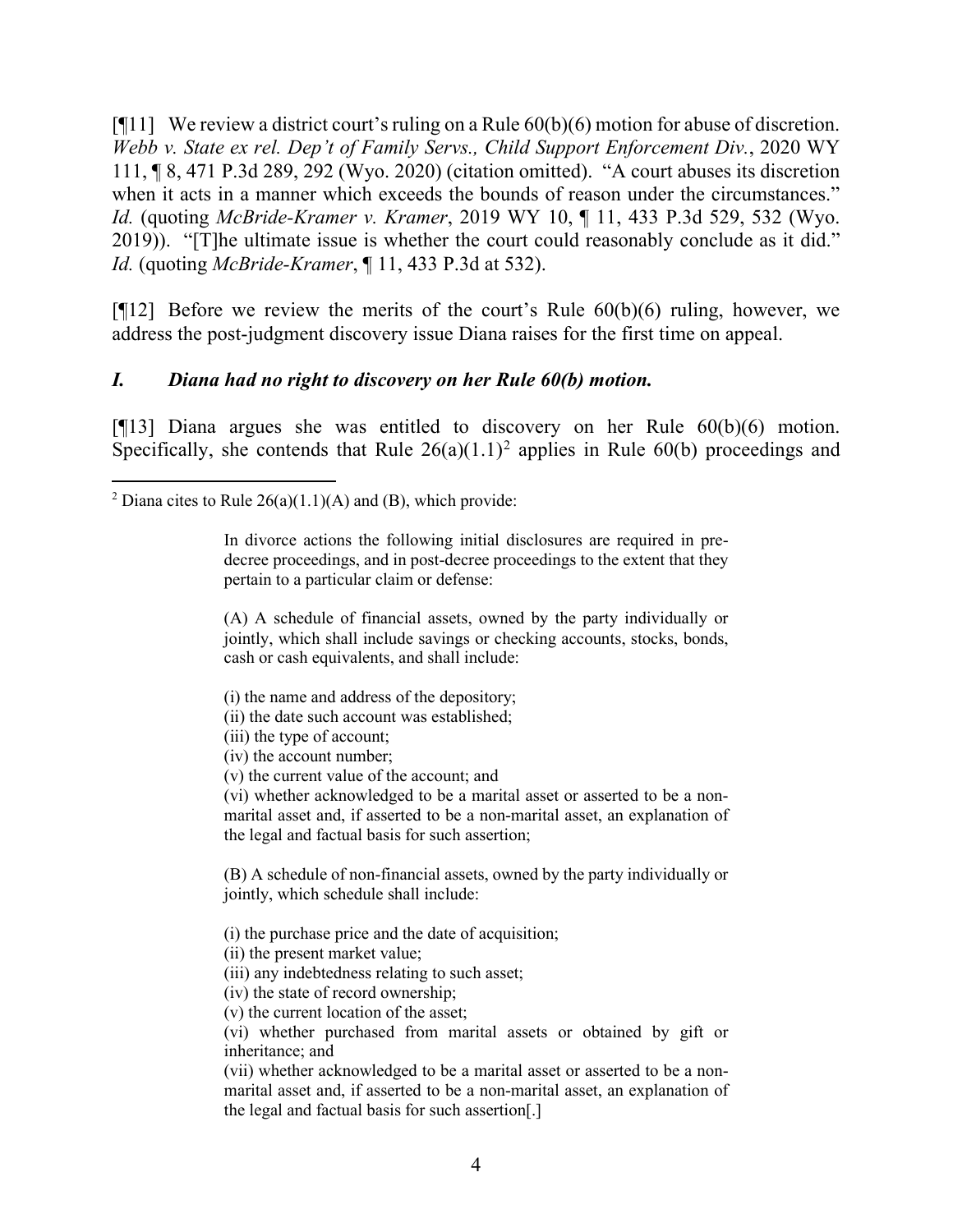requires that the parties at least exchange initial disclosures. By denying her motion without ordering the parties to exchange disclosures and discovery, Diana asserts the district court violated her right to due process.

[¶14] We held in *In re Estate of Novakovich*, 2004 WY 158, 101 P.3d 931 (Wyo. 2004), that a party has no absolute right to post-judgment discovery. *See id.* ¶ 30, 101 P.3d at 939. Looking to precedent discussing a party's right to discovery in Rule 60(b) proceedings for guidance, we explained that "[p]ost-judgment discovery involves considerations not present in discovery prior to a judgment." *Id.* ¶ 25, 101 P.3d at 937.

> As can be seen by the text of the discovery rules, in the early stages of litigation the parties are permitted broad access to information held by the other side. This broad access exists even though compliance with discovery requests often creates considerable burdens on the responding party. The policy for this liberal attitude is the belief that both parties must be permitted to scrutinize all relevant evidence so that each will have a fair opportunity to present its case at trial, and the flexible provisions contained in the rules serve this end. Following a judgment, this discovery policy is not equally forceful in the sense that, once judgment is obtained, the party has had such an opportunity.

*Id.* (internal citation omitted).

[¶15] In *Novakovich*, we specifically considered whether the Appellant, who had filed a petition to reopen probate proceedings a year after the probate had closed, was entitled to conduct discovery to establish the validity of his claim. *Id.* ¶¶ 1, 2, 3–4, 101 P.3d at 932. Because the issue was a matter of first impression, and the Appellant's petition, in essence, "s[ought] relief from a final judgment[,]" we looked to Rule 60(b) precedent, and found two federal cases particularly instructive. *Id.* ¶¶ 20–24, 101 P.3d at 936–37 (citing *H.K. Porter Co., Inc. v. Goodyear Tire & Rubber Co.*, 536 F.2d 1115 (6th Cir. 1976) and *Valerio v. Boise Cascade Corp.*, 80 F.R.D. 626 (N.D. Cal. 1978), *aff'd*, 645 F.2d 699 (9th Cir. 1981)); *see also Jontra Holdings Pty Ltd v. Gas Sensing Tech. Corp.*, 2021 WY 17, ¶ 76, 479 P.3d 1222, 1244 (Wyo. 2021) ("Where our rules are sufficiently similar to federal rules, we consider federal decisions interpreting them persuasive." (citation omitted)).<sup>[3](#page-5-0)</sup>

[¶16] The first case, *H.K. Porter*, held that the district court had discretion to require a party filing a Rule 60(b) motion to make a showing in support of its claim before ordering the parties to engage in discovery on the motion. *Novakovich*, ¶ 22, 101 P.3d at 936 (citing *H.K. Porter*, 536 F.2d at 1119). Because the moving party failed to make a prima facie

<span id="page-5-0"></span><sup>3</sup> F.R.C.P. 60(b) is identical to the Wyoming rule. *Compare* F.R.C.P. 60(b), *and* W.R.C.P. 60(b).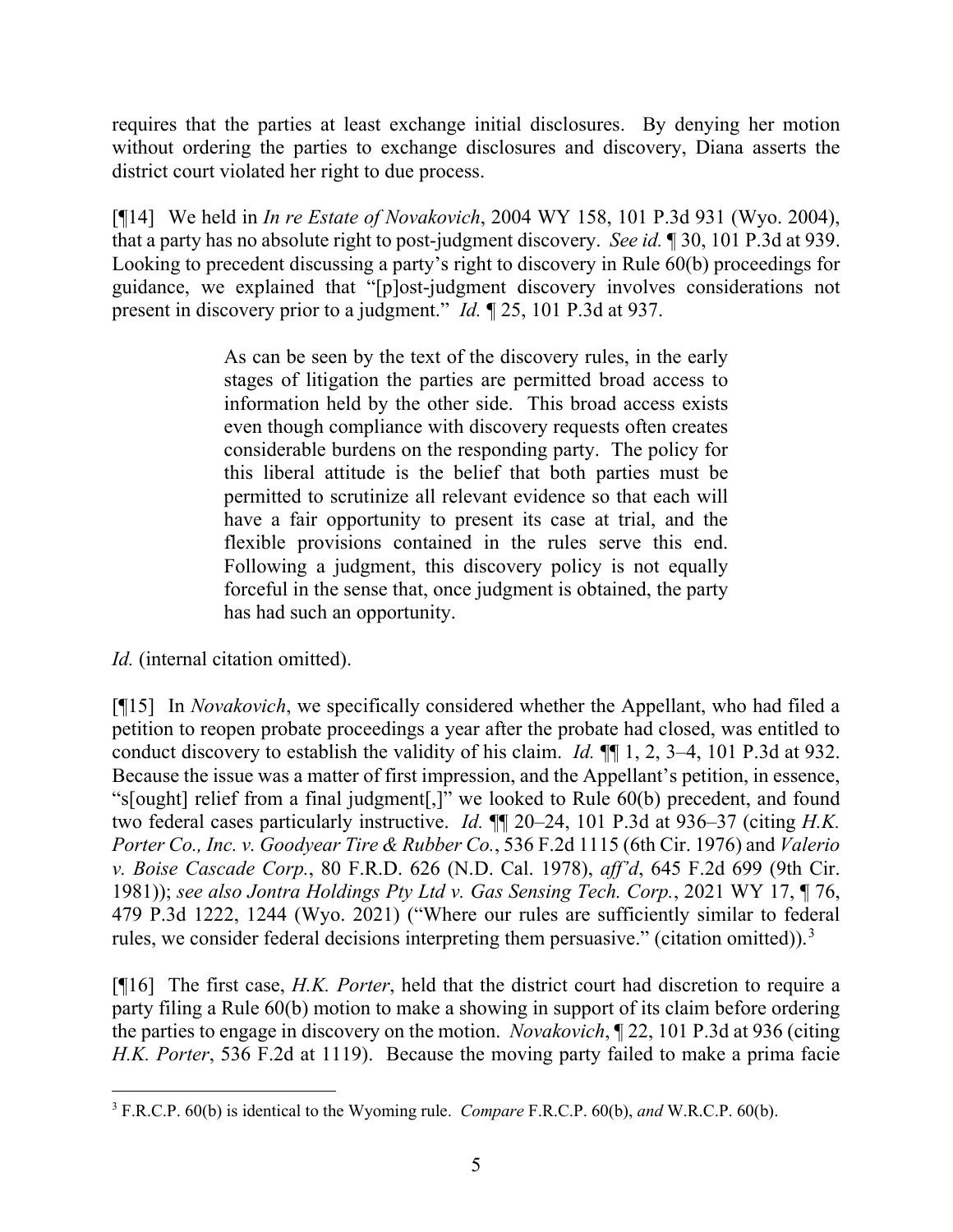showing in that case, the district court denied discovery on the motion. *Id.* (citing *H.K. Porter*, 536 F.2d at 1118–19). The Sixth Circuit explained that in post judgment proceedings, "the public interest of the judiciary in protecting the finality of judgments" is a primary consideration and it would undermine public interest if the court required the prevailing party to resubmit discovery absent a prima facie showing. *Id.* (citing *H.K. Porter*, 536 F.2d at 1118, 1119).

[¶17] The Ninth Circuit adopted that same reasoning in *Valerio v. Boise Cascade Corp.*, when it affirmed a California district court's denial of a party's request for discovery on a post judgment motion because the party had failed to make a prima facie showing of success on the merits. *Novakovich*, ¶ 23, 101 P.3d at 936–37 (citing *Valerio*, 80 F.R.D. at 646–47). Like in *H.K. Porter*, the court stressed the public interest in honoring the finality of judgments. *Id.* (citing *Valerio*, 80 F.R.D. at 647); *see also Duhaime v. John Hancock Mut. Life Ins. Co.*, 183 F.3d 1, 7–8 (1st Cir. 1999) (collecting cases to demonstrate that "after final judgment has [been] entered, our strong interest in the finality of judgments leads courts to intervene in a search for evidence of fraud only if there has been some showing that a fraud actually has occurred").

[¶18] Relying on *H.K. Porter* and *Valerio*, and considering the "policy of promoting the 'finality' of judgments," we held in *Novakovich* that "[a]s with Rule 60 motions," "it is within the district court's discretion to require the party seeking to reopen the estate to make a prima facie showing to support its allegations before requiring the personal representative to submit to discovery." *Novakovich*, ¶¶ 22–30, 101 P.3d at 936–39.

[¶19] Finality is rarely more important than in divorce cases. *See Meiners v. Meiners*, 2019 WY 39, ¶ 12, 438 P.3d 1260, 1266 (Wyo. 2019) (explaining that finality is especially important in "divorce cases when the emotional involvement of the parties tends to magnify the importance of all matters in connection therewith" (citation omitted)). Thus, in line with our holding in *Novakovich*, we conclude that (1) Diana had no absolute right to postjudgment discovery, and (2) had she requested discovery, the court had discretion to first require a prima facie showing on her claim. [4](#page-6-0) Diana made no such request or showing, and we therefore have no discovery ruling to review and find no support for Diana's due process claim. *See Miller v. Beyer*, 2014 WY 84, ¶ 34, 329 P.3d 956, 967 (Wyo. 2014) ("It simply is not appropriate for this Court to reverse a district court ruling on grounds that were never presented to it . . . particularly [] when our review is for an abuse of discretion because to determine whether there was an abuse we necessarily must consider the arguments and evidence presented to the district court." (citation omitted)).

[¶20] Accordingly, we find no error in the court's denial of Diana's motion on the filings alone. To hold otherwise "would frustrate our goal of securing the 'just, speedy, and inexpensive determination of every action.'" *See Jontra Holdings*, ¶ 42, 479 P.3d at 1235

<span id="page-6-0"></span><sup>&</sup>lt;sup>4</sup> Rule 26(a) is a self-executing rule. Diana could have submitted her own disclosures, but did not.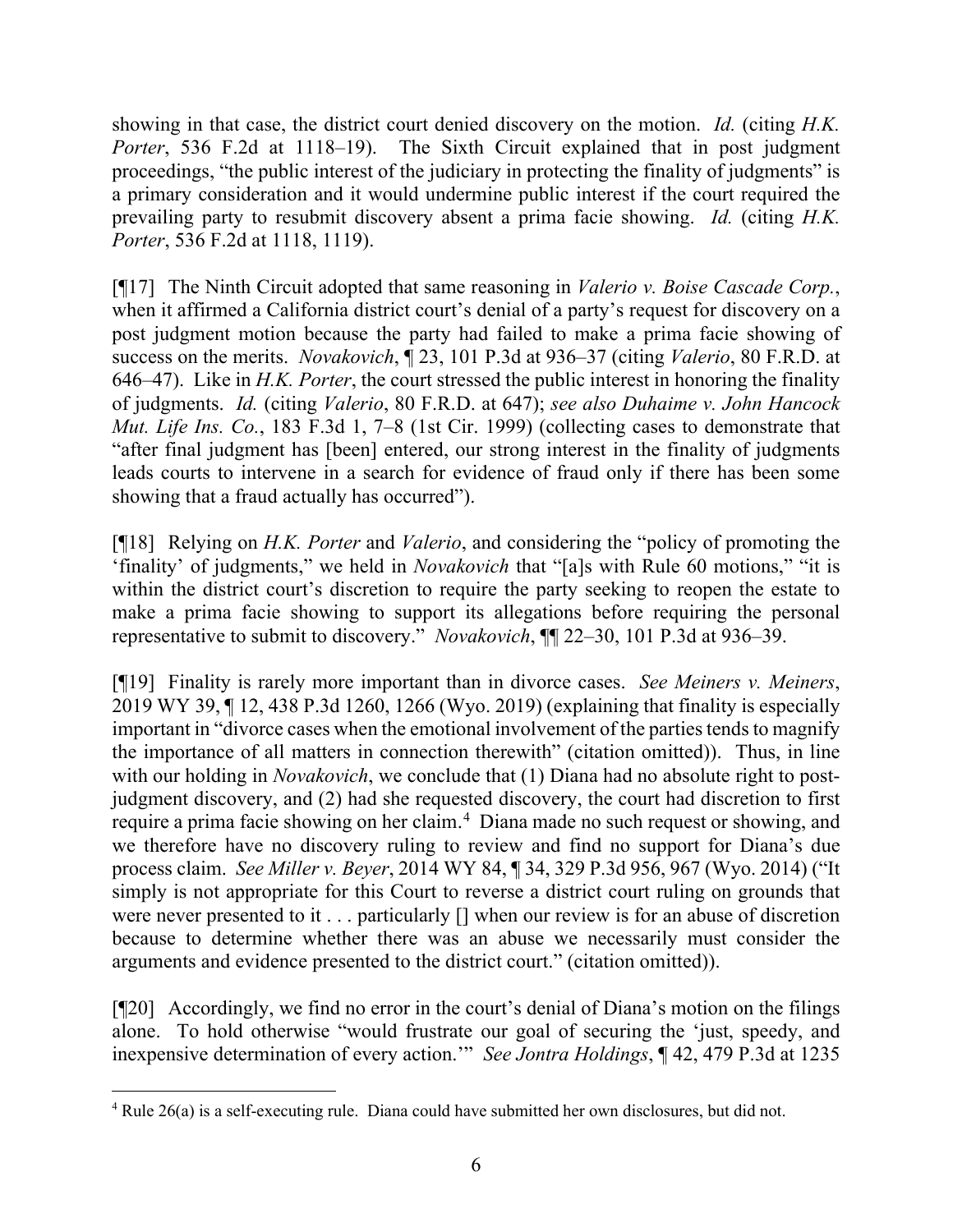(quoting *Windsor Energy Grp., LLC v. Noble Energy, Inc.*, 2014 WY 96, ¶ 22, 330 P.3d 285, 291 (Wyo. 2014)); *see also* W.R.C.P. 1.

## *II. The district court reasonably concluded Diana's Rule 60(b)(6) motion asserted improper grounds, was untimely, and failed to demonstrate extraordinary circumstances.*

 $\lceil \frac{m}{21} \rceil$  "Relief under Rule 60(b)(6) is appropriate only if the grounds asserted for relief do not fit under any of the other subsections of Rule 60(b)." *Margoles v. Johns*, 798 F.2d 1069, 1073 n.6 (7th Cir. 1986) (citing *Klapprott v. United States*, 335 U.S. 601, 613, 69 S.Ct. 384, 389–90, 93 L.Ed. 266 (1949)); *see also Simon v. Navon*, 116 F.3d 1, 5 (1st Cir. 1997) (a Rule 60(b)(6) motion "is only appropriate when none of the first five subsections pertain" (citation omitted)); *Curtis v. Brunsting*, 860 Fed. Appx. 332, 335 (5th Cir. 2021). Otherwise, a party could use 60(b)(6) to circumvent the time limitations placed on motions under subsections (1) through (3). *Margoles*, 798 F.2d at 1073 n.6; *see* 35B C.J.S. *Federal Civil Procedure* §1298, Westlaw (May 2022 update) (Rule 60(b)(6) "may not be used to circumvent the one-year limitations period" governing motions for relief from judgment under Rule  $60(b)(1)$ , (2), or (3)). Rule  $60(c)(1)$  requires that any Rule  $60(b)$  motion "must" be made within a reasonable time" and, more specifically, any motion under subsections (1), (2), and (3) must be made "no more than a year after the entry of the [final] order[.]" Diana's 60(b)(6) motion violated this principle.

[¶22] Diana sought relief from the divorce decree on the grounds that she had relied on Griffin's representations about the value of the Oak Street Health interests when she agreed to the division set forth in the settlement agreement. During oral arguments, she characterized Griffin's representations as "misleading." It is unclear whether she believes Griffin's misleading representations were made pursuant to mistake or fraud, but in either case, other 60(b) subsections more directly pertain. *See* W.R.C.P. 60(b)(1) ("mistake, inadvertence, surprise, or excusable neglect"); W.R.C.P.  $60(b)(3)$  ("fraud . . ., misrepresentation, or misconduct by an opposing party"). Because Diana's claim fits squarely within one of the more specific Rule 60(b) subsections, the district court reasonably concluded that she improperly filed her motion as one warranting Rule 60(b)(6) relief.<sup>[5](#page-7-0)</sup>

[¶23] Even if Diana's motion properly requested Rule 60(b)(6) relief, the district court had discretion to determine whether it was filed within a "reasonable time." We have not provided any "hard and fast rule as to how much time is reasonable for the filing of a Rule 60(b)(6) motion[.]" *Meiners*, ¶ 17, 438 P.3d at 1268 (quoting *Kagan v. Caterpillar Tractor Co.*, 795 F.2d 601, 610 (7th Cir. 1986)). "[C]ourts have found periods of as little as a few

<span id="page-7-0"></span><sup>&</sup>lt;sup>5</sup> Diana conceded during oral arguments that because she did not learn the value of the Oak Street Health interests until August 2020, more than one year after entry of the divorce decree, she could not timely file a  $60(b)(1)$  or (3) motion. Accordingly, she maintained that she brought a proper  $60(b)(6)$  claim.